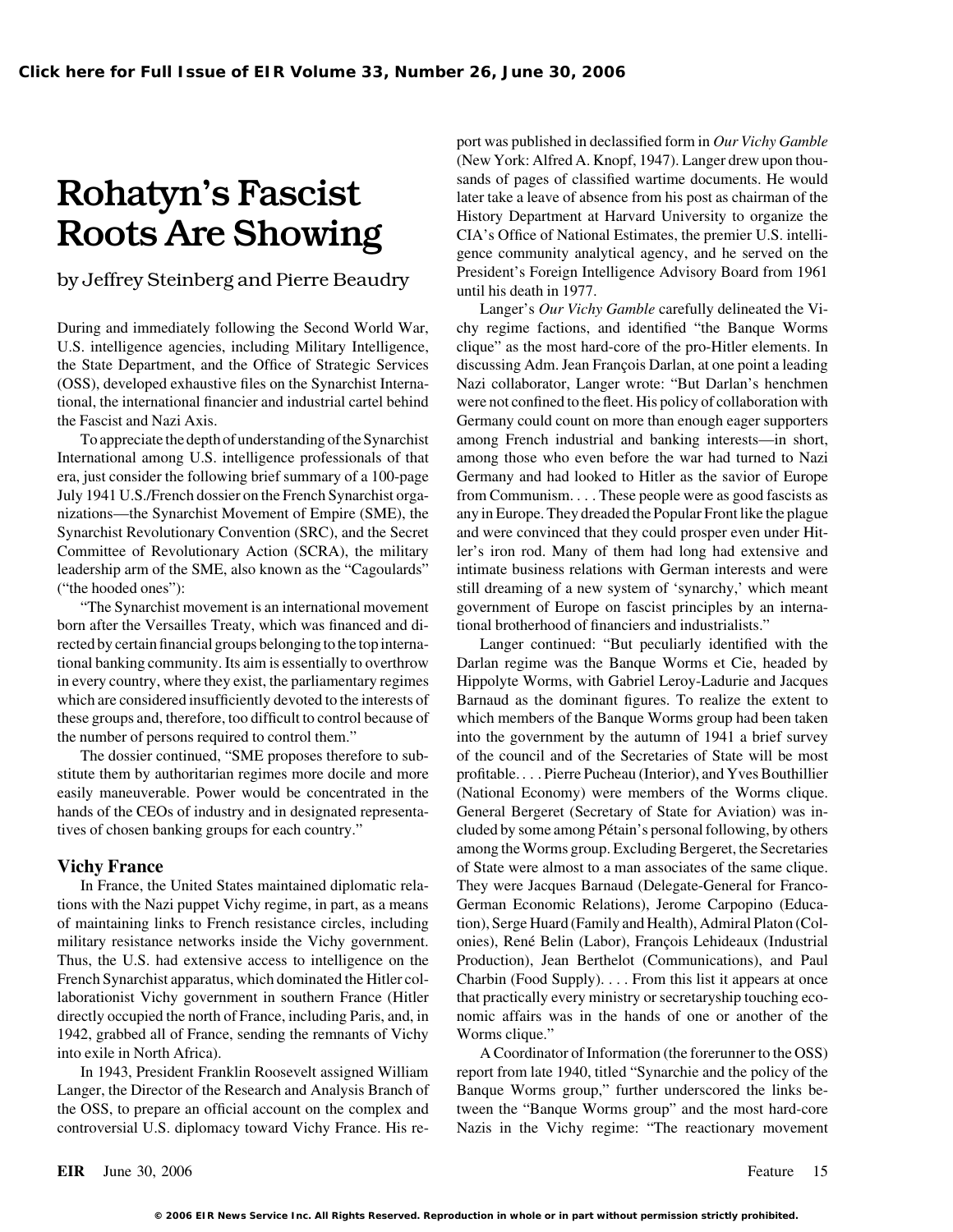



*Two of the World War II U.S. intelligence documents obtained by* EIR *researchers from the National Archives, which demonstrate the sophisticated understanding at the time of the role of the Synarchist International in directing the Nazi-Fascist axis.*

known as 'Synarchie' has been in existence in France for to let 'Synarchism' penetrate even the highest brackets of the nearly a century. Its aim has always been to carry out a blood- Algiers Administration. It is believed that General de Gaulle, less revolution, inspired by the upper classes, aimed at pro- up to recently, opposed Synarchism, which is a strongly reacducing a form of government by 'technicians' (the founder of tionary movement, financed by the *Haute Banque*. He has the movement was a 'polytechnicien'), under which home even ordered a confidential study to be made on the subject, and foreign policy would be subordinated to international a copy of which has been seen by American officers, but since economy. The aims of the Banque Worms group are the same its dissemination is not known, it was again reproduced. . . . as those of 'Synarchie,' and the leaders of the two groups are, Our source of information claims that while there is no direct in most cases, identical." evidence that General de Gaulle has had a change of heart in

with the most extreme Nazi collaborationist factions in the and Commandant Pelabon are prominently mentioned. A Vichy regime, on July 27, 1944, the U.S. Military Attaché in confidential up to date report has recently been prepared by Algiers issued a source report/warning that the Synarchists this group of original de Gaullists on the penetration of the were also penetrating the Free French administration in Synarchist group in the Algiers Administration." North Africa. Attached to the Military Intelligence document was a se-

"Some of the oldest and formerly most faithful supporters of Synarchist institutions in both Vichy and Algiers. Prominent General de Gaulle are worried by what they call a tendency on the list was: "Banque Lazare (André MEYER)." The same

regard to this movement, some of the people around him **Penetrating the Gaullists** are known to have recently become adherents to it. In this Despite the association of the Banque Worms/Synarchie connection the Minister of War Diethelm, Colonel Passey

Under the heading "Synarchism," the report noted that cret "Appendix A" which named leading Synarchists and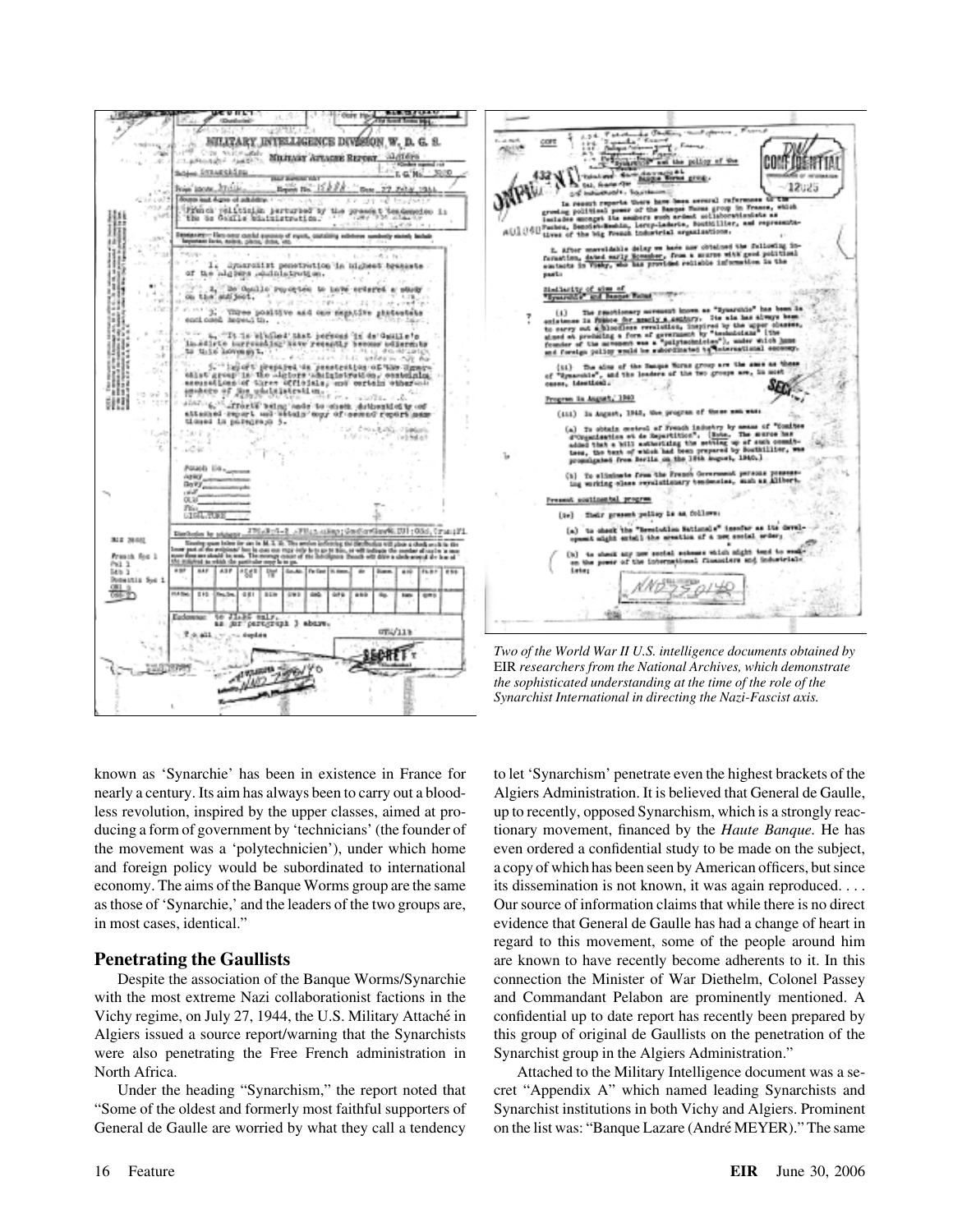list included "Barnaud," unquestionably a reference to the Socialist Party without breaking with the business world of same Jacques Barnaud who was named in the earlier COI the City of London. At the time of Munich, Deterding contribreport on the Banque Worms clique. Barnaud was the Director uted to 'expediting' Mr. Chamberlain before Hitler in Godes-General of Banque Worms prior to the war, and was also a berg in September 1938. Because of the position of Deterding, director, along with several Lazard Frères officers, of Raffi- the directors of Lazard and especially André Meyer, had to neries Françaises de Pétrole de l'Atlantique, which handled adopt an attitude of expectation vis à vis Hitler, regardless of all French oil dealings with Royal Dutch Shell. Barnaud was his anti-Semitism. It appears that they approved of Munich." also on the board of the Central Company of Land Credit of The André Meyer of the Munich treachery and the promo-Amsterdam, which was a joint Worms-Lazard venture, and tion of the Worms clique, would, at the close of World War II, another point of intersection with the top echelons of the An- adopt Felix Rohatyn as his protégé and successor as managing glo-Dutch oligarchy. Royal Dutch Shell, of course, was one partner of Lazard. Meyer once described Rohatyn in a *New* of Paris Lazard's biggest clients. *York Times* interview: "In some respects, I consider him as

## **Royal Dutch Shell, Lazard, and**

Frères, André Meyer, should show up on a 1944 U.S. Military Synarchists, including top Banque Worms officials who were Intelligence list of known wartime Synarchists. Banque among the leading collaborationists within the Vichy regime, Worms, from its inception, was virtually a creation of Lazard, were jailed for their treasonous activities, only to be later and both Lazard and the Worms group were leading French exonerated, and incorporated, wholesale, into the Cold War assets of the Anglo-Dutch combine, centered in Royal Dutch anti-Communist crusade. Shell and in the Rothschild banking organization. Hippolyte At the close of the war, Georges Villiers, the leader of the Worms, the founder of Banque Worms, was a shipping mag- French National Employers Council, a hotbed of Synarchist nate, whose business was built on its contracts to deliver bankers and industrialists, approached Hippolyte Worms to Royal Dutch Shell oil. He was also one of 12 founding mem- bankroll an anti-Communist front group, to target particularly bers of the Synarchist Movement of Empire (SME), the secret the European labor movement. organization behind the delivery of France over to Hitler and Worms hired Georges Albertini, the head of the openly in the creation of the banking arm of the Worms group, "labor department" at Banque Worms, but his actual assign-Banque Worms et Cie. ment was to establish the Institute of Social History, which

the president of Royal Dutch, Sir Henri Deterding, after hav- his death in 1962.

**EIR** June 30, 2006 Feature 17

my son."

## **Banque Worms Postwar: The Worms Crawl Out**

It is no surprise that the managing director of Lazard Following the liberation of France, a number of leading

the Nazis. Lazard Fre`res was the French investment bank for pro-Nazi RNP party, and the staff director of the Ministry of Shell, and it was in that capacity that Lazard was instrumental Labor in Vichy. Albertini was ostensibly hired to run the A 1954 French intelligence report on the activities of the served as a hiring hall and front for wartime Nazi collabora-Paris branch of Lazard Frères further detailed the bank's piv-<br>tors. Albertini had been arrested on Sept. 25, 1944 by the de otal role in paving the way for the Franco-Nazi wartime collu- Gaulle government and sentenced to five years of hard labor. sion: "When Von Ribbentrop came to Paris on December 6, After spending four years in the Prison of Poissy, he was freed 1938 to sign a 'good neighbor pact'\* with Georges Bonnet, in February 1948 by a Presidential pardon—specifically to there was a dinner at the Quai d'Orsay that evening attended lead the anti-Communist front group. Hippolyte Worms had by Daniel Serruys of Lazard Bank. At that time Mr. André also been arrested during the liberation, but had been released Meyer, new associate manager of Lazard Frères, had excel-<br>
after several months. Jacques Barnaud, Banque Worms' top lent relations with Georges Bonnet, Minister of Foreign Af- official in the Vichy regime, was arrested on Oct. 18, 1944 fairs of the Daladier government and is said to have supported and spent four years in jail, until charges against him were him at the time of Munich. **abruptly dismissed in 1948. Barnaud had not only been the** abruptly dismissed in 1948. Barnaud had not only been the "The Lazard managers," the document continued, "did liaison between France and Germany on all economic polinot want to burn all their bridges with Germany because they cies. He had also been Director of Cabinet in the Vichy Minisstill had friends in the German world of finance. Furthermore, try of Labor, under the Nazi Marcel Deat. In effect, Barnaud the Lazard house in France was the official bank of the Royal had been Albertini's boss under the Vichy regime. Barnaud Dutch, a Dutch company with British capital. Furthermore, returned to work at Banque Worms, and remained there until

ing served England for a long time, had shown a certain sym- The Banque Worms-funded Institute of Social History pathy for Hitler's Germany and provided funds to the National was fully integrated into the umbrella anti-Communist agency, the Congress for Cultural Freedom. Boris Souvarine, This pact confirmed the Munich Accord of Sept. 29, 1938, about the inva-<br>sion of France. It was at that dinner that the famous turnaround of Hitler's the Party in 1925, was one of the first people hired by Georges policy of "going against Russia first" was agreed upon by the French Syn-<br>
Albertini, to work at the Netherlands-headquartered Institute<br>
Notice of "going against Russia first" was agreed upon by the French Synarchist bankers. of Social History, which produced a flurry of anti-Communist